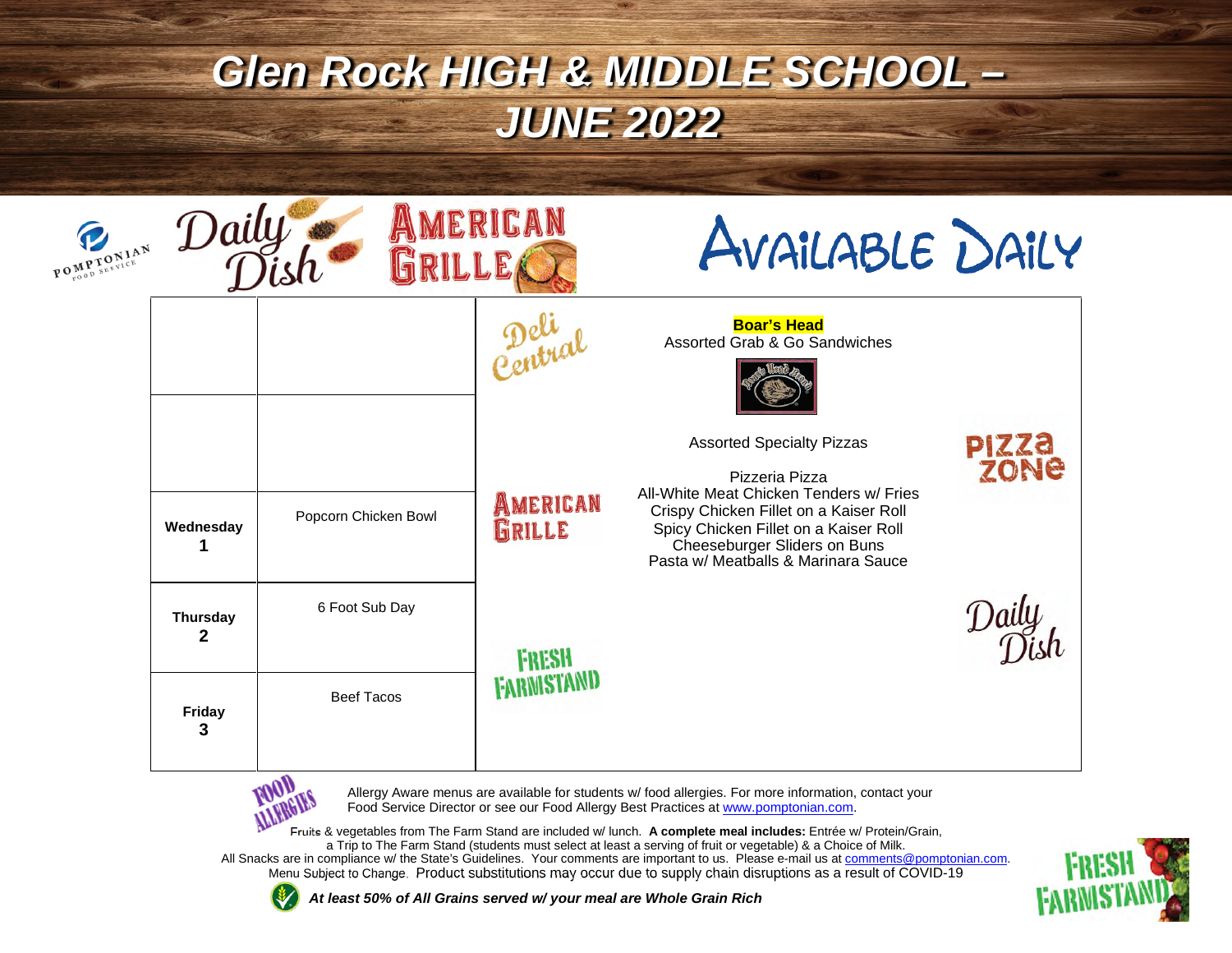| POMPTONIAN | Daily                                    |                                                            | MERICAN                    | AVAILABLE DAILY                                                                                                                                                                                   |                             |
|------------|------------------------------------------|------------------------------------------------------------|----------------------------|---------------------------------------------------------------------------------------------------------------------------------------------------------------------------------------------------|-----------------------------|
|            | <b>Monday</b><br>6                       | Philadelphia Style Cheese<br>Steaks w/ Peppers & Onions    | Peliar                     | <b>Boar's Head</b><br>Assorted Grab & Go Sandwiches                                                                                                                                               |                             |
|            | <b>Tuesday</b><br>Served over Pasta<br>7 | Chicken & Broccoli Alfredo                                 |                            | <b>Assorted Specialty Pizzas</b>                                                                                                                                                                  | <b>PIZZA</b><br><b>ZONE</b> |
|            | Wednesday<br>8                           | Potato & Cheese Pierogi served<br>w/ Veggies & Dinner Roll | <b>AMERICAN</b><br>GRILLE  | All-White Meat Chicken Tenders w/ Fries<br>Crispy Chicken Fillet on a Kaiser Roll<br>Spicy Chicken Fillet on a Kaiser Roll<br>Cheeseburger Sliders on Buns<br>Pasta w/ Meatballs & Marinara Sauce |                             |
|            | <b>Thursday</b><br>9<br>Friday<br>10     | <b>Personal Pizzas</b>                                     | FRESH<br><b>FARMISTAND</b> |                                                                                                                                                                                                   |                             |
|            |                                          | 3Cheese Cavatappi served w/<br>Veggies & Dinner Roll       |                            |                                                                                                                                                                                                   |                             |



Allergy Aware menus are available for students w/ food allergies. For more information, contact your Food Service Director or see our Food Allergy Best Practices at www.pomptonian.com.

Fruits & vegetables from The Farm Stand are included w/ lunch. **A complete meal includes:** Entrée w/ Protein/Grain, a Trip to The Farm Stand (students must select at least a serving of fruit or vegetable) & a Choice of Milk.

All Snacks are in compliance w/ the State's Guidelines. Your comments are important to us. Please e-mail us at comments@pomptonian.com. Menu Subject to Change. Product substitutions may occur due to supply chain disruptions as a result of COVID-19



*At least 50% of All Grains served w/ your meal are Whole Grain Rich*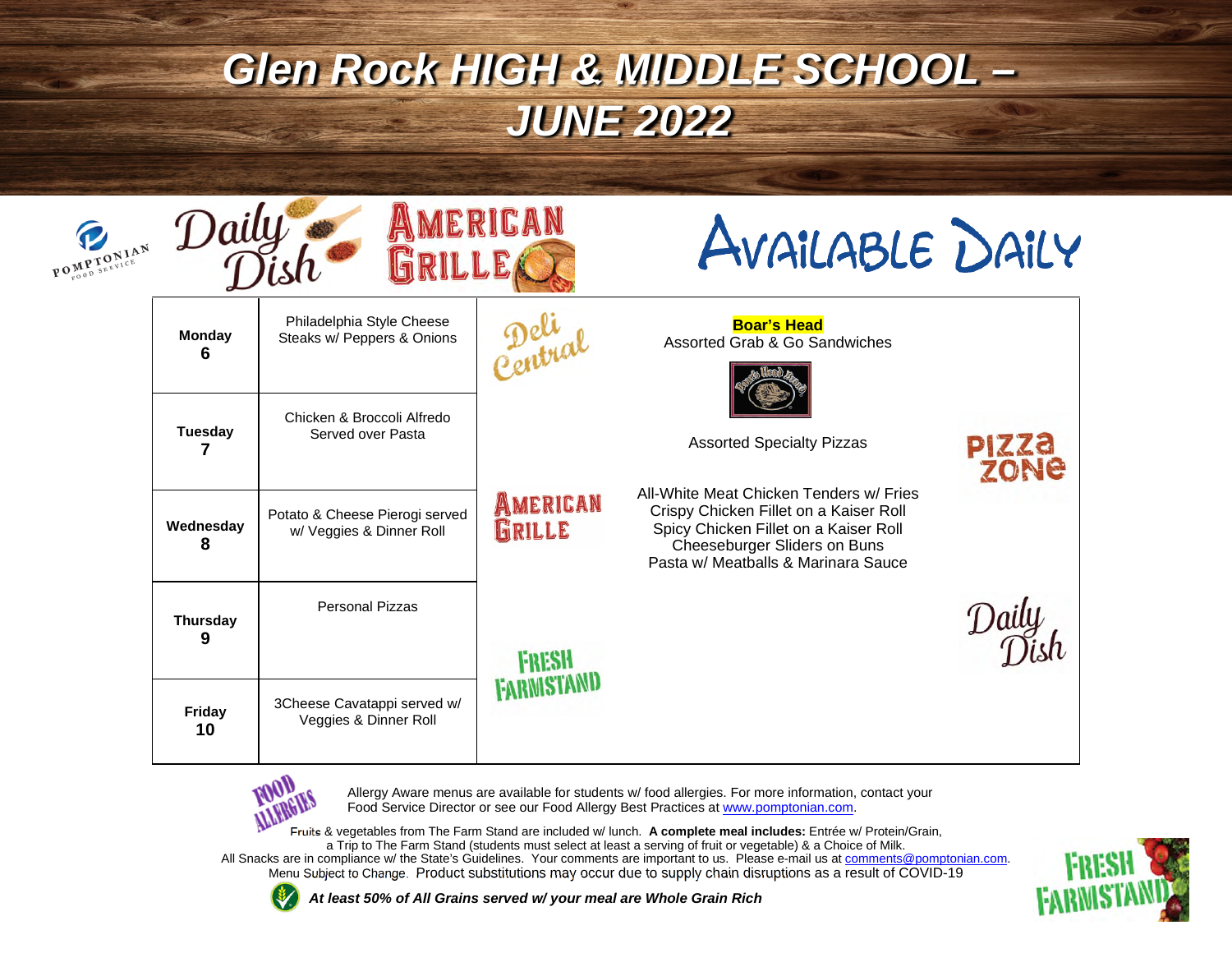| POMPTONIAN<br><b>NATIONAL</b> | Daily                 |                                                                                                   | MERICAN                    | AVAILABLE DAILY                                                                                                                                                                                   |                      |
|-------------------------------|-----------------------|---------------------------------------------------------------------------------------------------|----------------------------|---------------------------------------------------------------------------------------------------------------------------------------------------------------------------------------------------|----------------------|
| EEK                           | <b>Monday</b><br>13   | Pasta w/ Meat Sauce served w/<br>Veggies & Dinner Roll                                            | Peliar                     | <b>Boar's Head</b><br>Assorted Grab & Go Sandwiches                                                                                                                                               |                      |
|                               | <b>Tuesday</b><br>14  | Chicken Parmesan w/ Local<br><b>Tomato Sauce on a Bun or</b><br>served over pasta                 |                            | <b>Assorted Specialty Pizzas</b>                                                                                                                                                                  | PIZZO<br><b>70Ne</b> |
|                               | Wednesday<br>15       | Baked Ziti served w/ Veggies &<br>Garlic Bread<br>Or<br>Asian Chicken Dumplings w/<br>Rice & Corn | AMERICAN<br>GRILLE         | All-White Meat Chicken Tenders w/ Fries<br>Crispy Chicken Fillet on a Kaiser Roll<br>Spicy Chicken Fillet on a Kaiser Roll<br>Cheeseburger Sliders on Buns<br>Pasta w/ Meatballs & Marinara Sauce |                      |
|                               | <b>Thursday</b><br>16 | Organic Asian Chicken Stir Fry                                                                    | FRESH<br><b>FARMISTAND</b> |                                                                                                                                                                                                   |                      |
|                               | Friday<br>17          | Spicy Chicken Sandwich w/<br>Spicy Charred Lemon Aioli                                            |                            |                                                                                                                                                                                                   |                      |



Allergy Aware menus are available for students w/ food allergies. For more information, contact your Food Service Director or see our Food Allergy Best Practices at www.pomptonian.com.

Fruits & vegetables from The Farm Stand are included w/ lunch. **A complete meal includes:** Entrée w/ Protein/Grain, a Trip to The Farm Stand (students must select at least a serving of fruit or vegetable) & a Choice of Milk.

All Snacks are in compliance w/ the State's Guidelines. Your comments are important to us. Please e-mail us at comments@pomptonian.com. Menu Subject to Change. Product substitutions may occur due to supply chain disruptions as a result of COVID-19